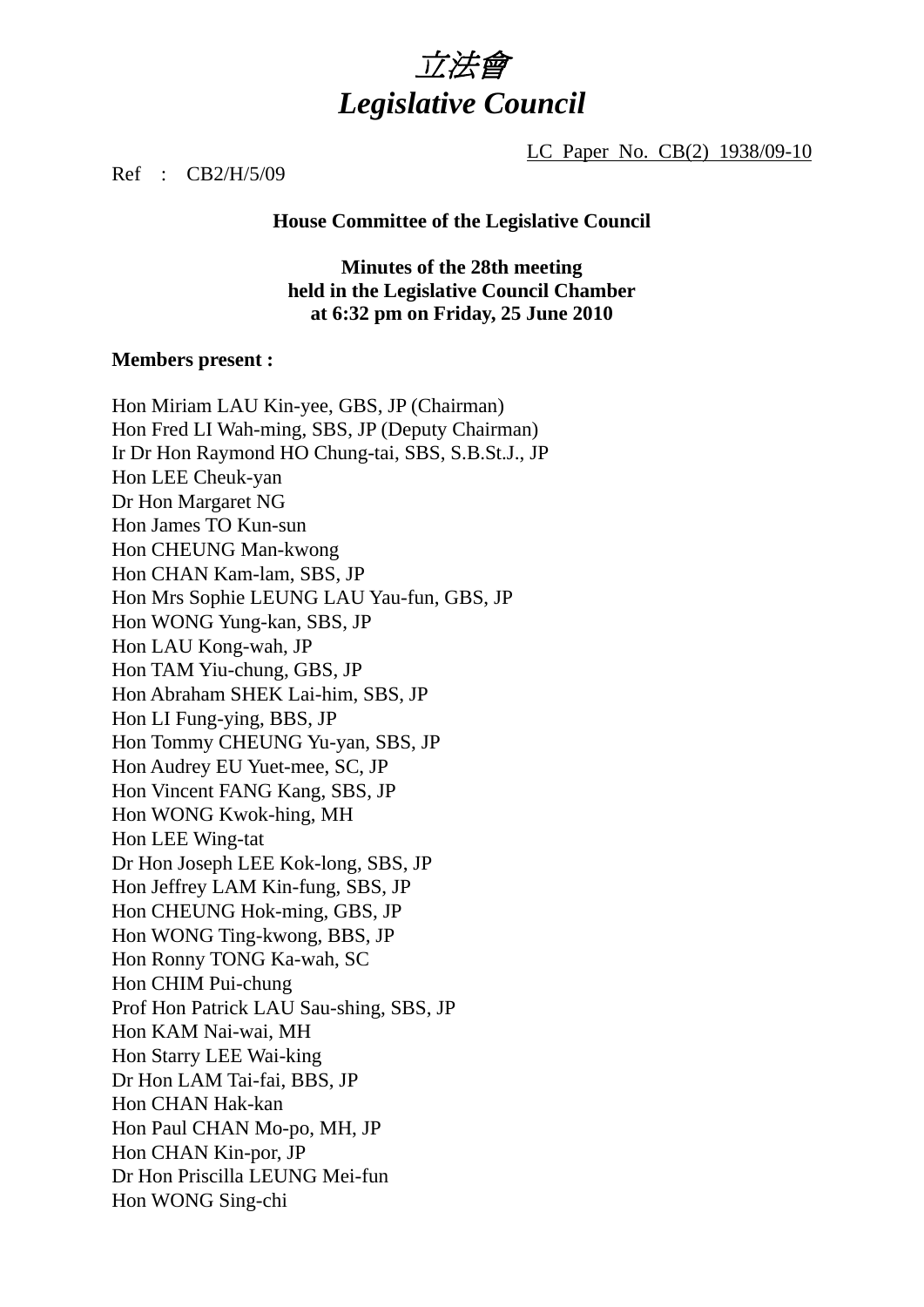Hon WONG Kwok-kin, BBS Hon IP Wai-ming, MH Hon IP Kwok-him, GBS, JP Dr Hon PAN Pey-chyou Hon Paul TSE Wai-chun Dr Hon Samson TAM Wai-ho, JP Hon Alan LEONG Kah-kit, SC Hon Tanya CHAN

### **Members absent :**

Hon Albert HO Chun-yan Dr Hon David LI Kwok-po, GBM, GBS, JP Hon LEUNG Yiu-chung Dr Hon Philip WONG Yu-hong, GBS Hon LAU Wong-fat, GBM, GBS, JP Hon Emily LAU Wai-hing, JP Hon Andrew CHENG Kar-foo Hon Timothy FOK Tsun-ting, GBS, JP Hon Frederick FUNG Kin-kee, SBS, JP Hon Andrew LEUNG Kwan-yuen, SBS, JP Hon Cyd HO Sau-lan Dr Hon LEUNG Ka-lau Hon CHEUNG Kwok-che Hon Mrs Regina IP LAU Suk-yee, GBS, JP Hon LEUNG Kwok-hung Hon Albert CHAN Wai-yip Hon WONG Yuk-man

### **Clerk in attendance :**

Mrs Vivian KAM Clerk to the House Committee

### **Staff in attendance :**

Ms Pauline NG Secretary General

Mrs Constance LI Assistant Secretary General 1 Mrs Justina LAM Assistant Secretary General 3 Mrs Percy MA Assistant Secretary General (Special Duties) Ms Connie FUNG Senior Assistant Legal Adviser 1 Mr Arthur CHEUNG Senior Assistant Legal Adviser 2 Mrs Sharon TONG Principal Council Secretary (Complaints) Mr Kelvin LI Acting Chief Public Information Officer Miss Odelia LEUNG Chief Council Secretary (2)6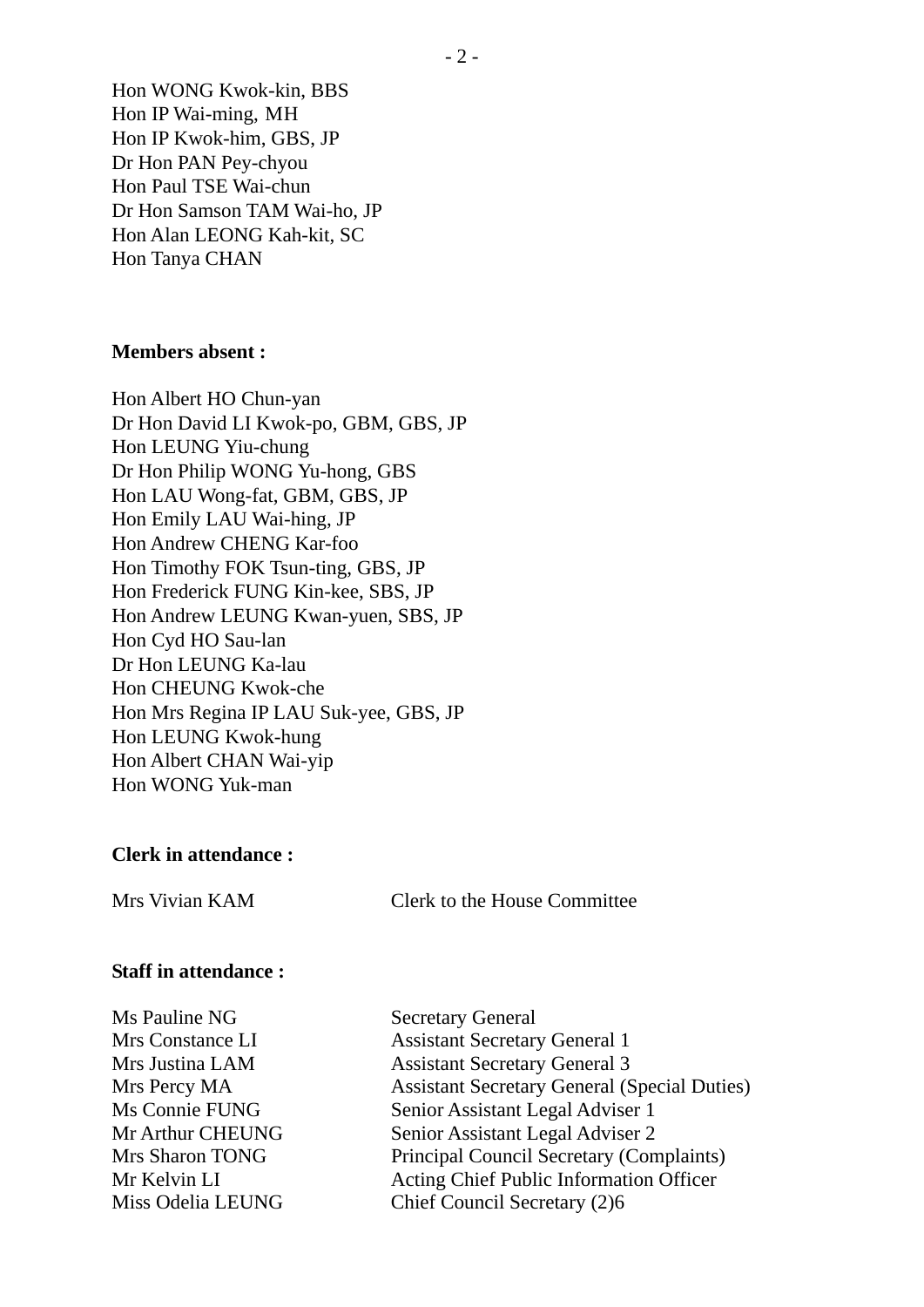| Mr Kelvin LEE  | Assistant Legal Adviser 1         |
|----------------|-----------------------------------|
| Mr Timothy TSO | <b>Assistant Legal Adviser 2</b>  |
| Mr KAU Kin-wah | Assistant Legal Adviser 6         |
| Ms Clara TAM   | <b>Assistant Legal Adviser 9</b>  |
| Ms Amy YU      | Senior Council Secretary (2)3     |
| Ms Anna CHEUNG | Senior Legislative Assistant (2)3 |
| Mr Arthur KAN  | Legislative Assistant (2)8        |
|                |                                   |

Action

### **I. Confirmation of the minutes of the 27th meeting held on 18 June 2010**  *(LC Paper No. CB(2) 1891/09-10)*

The minutes were confirmed.

### **II. Matters arising**

## **Report by the Chairman on her meeting with the Chief Secretary for Administration ("CS")**

### Introduction of bills

2. The Chairman said that she had conveyed to CS that of the 21 Bills included in the Administration's Legislative Programme for the current session, 15 Bills had already been introduced or scheduled for introduction into the Council. She had enquired with CS whether the remaining six Bills would be introduced within the current session. CS had indicated that the Administration would strive to complete the drafting of the remaining six Bills as soon as practicable for their introduction into the Council. Should any of these Bills not be introduced as scheduled, the bureau concerned would report to the relevant Panel.

### **III. Business arising from previous Council meetings**

**(a) Legal Service Division report on bills referred to the House Committee in accordance with Rule 54(4)** 

 **Supplementary Appropriation (2009-2010) Bill** *(LC Paper No. LS 78/09-10)* 

3. The Chairman said that the Bill sought to provide for the appropriation of \$6,056,612,647.25 for the services of the Government in the financial year that ended on 31 March 2010 in addition to the sum appropriated by the Appropriation Ordinance 2009.

4. Members did not raise objection to the resumption of the Second Reading debate on the Bill.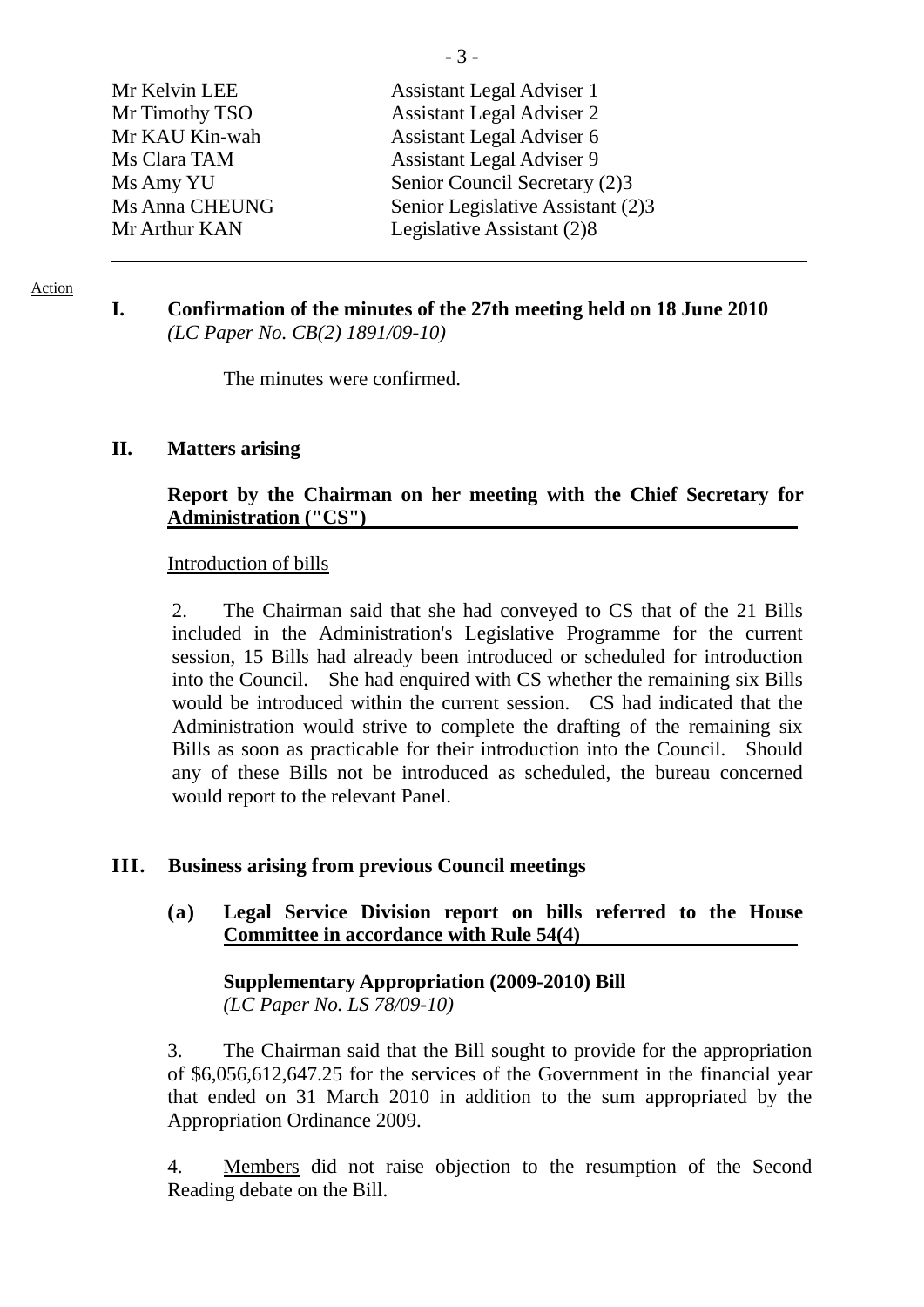## **(b) Legal Service Division report on subsidiary legislation gazetted on 18 June 2010 and tabled in Council on 23 June 2010**   *(LC Paper No. LS 77/09-10)*

5. The Chairman said that five items of subsidiary legislation, including one Commencement Notice, were gazetted on 18 June 2010 and tabled in the Council on 23 June 2010.

6. Members did not raise any queries on these items of subsidiary legislation.

7. The Chairman reminded Members that the deadline for amending the subsidiary legislation was the second meeting of the Legislative Council ("LegCo") in the next session (i.e. 20 October 2010).

## **IV. Further business for the Council meeting on 30 June 2010**

## **(a) Tabling of papers**

*(LC Paper No. CB(2) 1893/09-10 issued vide LC Paper No. CB(3) 836/09-10 dated 23 June 2010)* 

8. The Chairman said that the report covered two items of subsidiary legislation the period for amendment of which would expire on 30 June 2010. No Members had requested to speak on the subsidiary legislation.

9. Members noted the report.

# **(b) Questions**

*(LC Paper No. CB(3) 825/09-10)* 

10. The Chairman informed Members that Mr TAM Yiu-chung, Mr CHAN Kam-lam and Mr WONG Kwok-kin had replaced their oral questions.

## **(c) Bills** – **resumption of debate on Second Reading, Committee Stage and Third Reading**

## **Deposit Protection Scheme (Amendment) Bill 2010**

11. The Chairman said that the relevant Bills Committee on the above Bill had reported to the House Committee at the last meeting, and Members did not raise objection to the resumption of the Second Reading debate on the Bill.

## **(d) Members' motions**

**Proposed resolution to be moved by Hon Tanya CHAN under section 34(4) of the Interpretation and General Clauses Ordinance relating to the Country Parks (Designation) (Consolidation) (Amendment) Order 2010**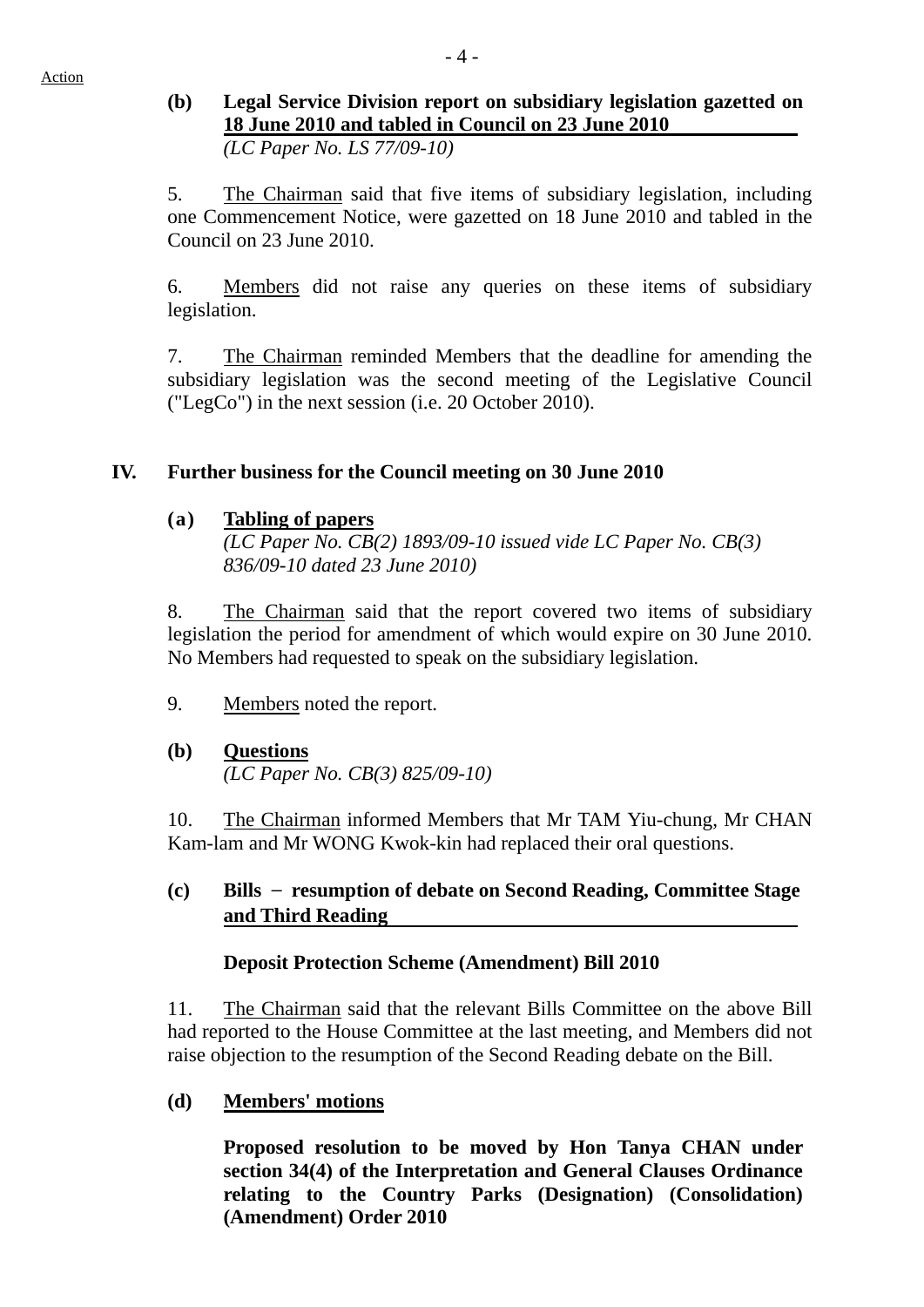*(Wording of the proposed resolution issued vide LC Paper No. CB(3) 834/09-10 dated 24 June 2010.)* 

12. The Chairman said that Miss Tanya CHAN, Chairman of the Subcommittee on Country Parks (Designation) (Consolidation) (Amendment) Order 2010, would move a motion at the Council meeting to extend the scrutiny period of the Order to the first LegCo meeting in the next session (i.e. 13 October 2010).

## **V. Business for the Council meeting on 7 July 2010**

**(a) Questions** *(LC Paper No. CB(3) 824/09-10)* 

13. The Chairman said that 20 questions (six oral and 14 written) had been scheduled for the meeting.

- **(b) Bills First Reading and moving of Second Reading**
- 14. The Chairman said that no notice had been received yet.

## **(c) Bills** – **resumption of debate on Second Reading, Committee Stage and Third Reading**

- **(i) Companies (Amendment) Bill 2010**
- **(ii) Business Registration (Amendment) Bill 2010**

15. The Chairman said that the relevant Bills Committee on the above two Bills had made a verbal report at the last House Committee meeting, and Members did not raise objection to the resumption of the Second Reading debates on the Bills. The written report was provided under agenda item VII(a) below.

## **(d) Government motions**

- **(i) Proposed resolution to be moved by Secretary for Security under the Mutual Legal Assistance in Criminal Matters Ordinance relating to the Mutual Legal Assistance in Criminal Matters (South Africa) Order**  *(Wording of the proposed resolution issued vide LC Paper No. CB(3) 827/09-10 dated 22 June 2010.)*
- **(ii) Proposed resolution to be moved by the Secretary for Security under the United Nations (Anti-Terrorism Measures) Ordinance on the code of practice prepared under the Ordinance**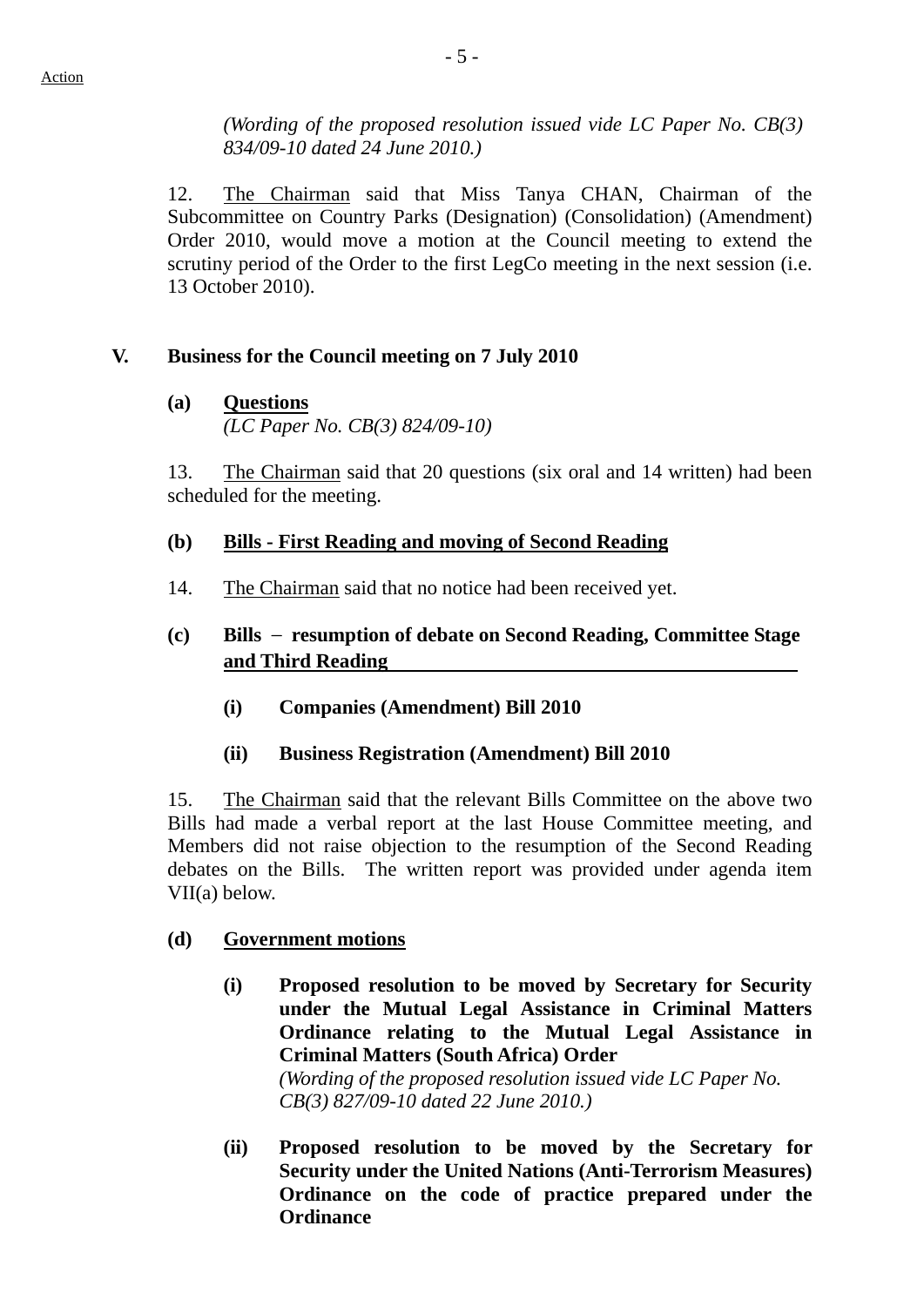*(Wording of the proposed resolution issued vide LC Paper No. CB(3) 806/09-10 dated 18 June 2010.)* 

16. The Chairman said that the Secretary for Security had given fresh notices to move the above two proposed resolutions at the Council meeting. The relevant Subcommittees had reported at the House Committee meeting on 11 June 2010.

### **(e) Members' motions**

**(i) Motion on "Report of the Subcommittee on Poverty Alleviation"** 

*(Wording of the motion issued vide LC Paper No. CB(3) 830/09-10 dated 22 June 2010.)* 

**(ii) Motion on "Enhancing the administration of tax policy in Hong Kong"** 

*(Wording of the motion issued vide LC Paper No. CB(3) 839/09-10 dated 24 June 2010.)* 

**(iii) Motion on "Utilizing young people's power of civic participation"**  *(Wording of the motion issued vide LC Paper No. CB(3) 840/09-10 dated 24 June 2010.)* 

17. The Chairman reminded Members that the deadline for giving notice of amendments, if any, to the motions was Tuesday, 29 June 2010.

Report on the study of subsidiary legislation

18. The Chairman said that the list of subsidiary legislation the period for amendment of which would expire on 7 July 2010 had been tabled at the meeting. Members who wished to speak on the subsidiary legislation should notify the Clerk by 5:00 pm on Tuesday, 29 June 2010.

### **VI. The Chief Executive's Question and Answer Session on 13 July 2010**

19. The Chairman said that the Chief Executive ("CE")'s Question and Answer Session would be held from 3:00 pm to 4:30 pm, and invited Members' views on issues which they would like CE to cover at the Question and Answer Session. Members did not raise any particular issues.

### **VII. Report of Bills Committees and subcommittees**

**(a) Report of the Bills Committee on Companies (Amendment) Bill 2010 and Business Registration (Amendment) Bill 2010**  *(LC Paper No. CB(1) 2329/09-10)*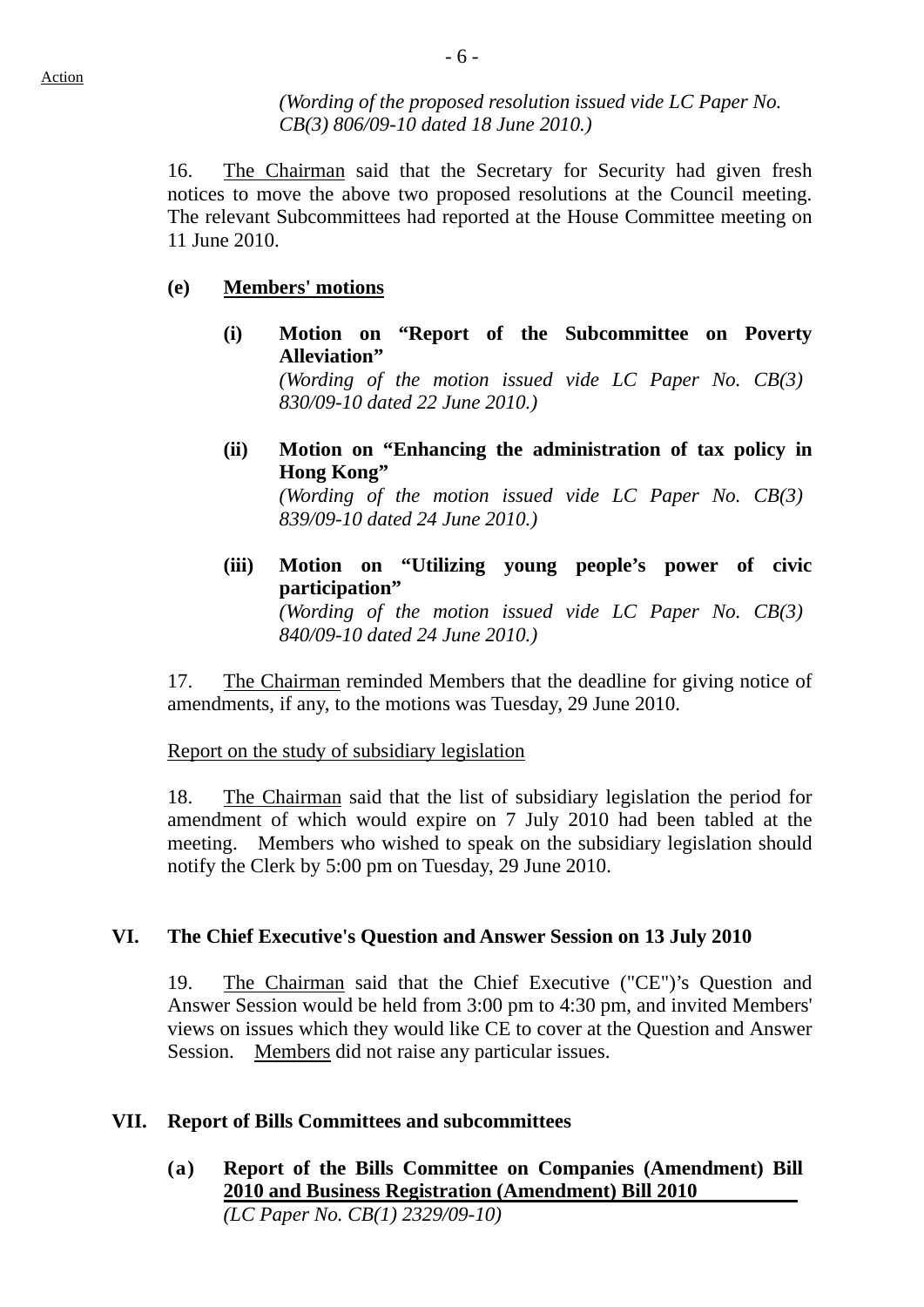20. The Chairman said that Mr Paul CHAN, Chairman of the Bills Committee, had made a verbal report at the last House Committee meeting. A written report was provided for the House Committee meeting.

## **(b) Report of the Bills Committee on Stamp Duty (Amendment) Bill 2010**  *(LC Paper No. CB(1) 2326/09-10)*

21. Mr CHAN Kam-lam, Chairman of the Bills Committee, reported on the deliberations of the Bills Committee as detailed in its report. He elaborated that the Bill sought to increase the rate of stamp duty payable in relation to transactions of immovable property valued at more than \$20 million from 3.75% to 4.25%, and disallow deferment of payment of stamp duty chargeable on an agreement for sale made in respect of a residential property valued at more than \$20 million.

22. Mr CHAN Kam-lam further reported that as the number of property transactions valued at more than \$20 million only comprised 1.9% of the total number of property transactions, and over 90% of those transactions did not involve resale within two years of purchase, some members had questioned the efficacy of increasing the stamp duty of those transactions in curbing property speculation. They were of the view that target specific measures, such as introducing profits tax and capital gains tax for property transactions, prohibiting sub-sales through confirmors and imposing an additional stamp duty on a sub-sale through a confirmor, would be more effective than increasing stamp duty in curbing property speculation.

23. Mr CHAN Kam-lam further said that according to the Administration, the Inland Revenue Department had in place clear procedures for identifying and processing suspected property speculation cases. Property speculators were generally regarded as carrying on a business and all profits obtained by a person carrying on a business in Hong Kong would be subject to profits tax. The Administration was of the view that introducing capital gains tax for curbing property speculation would be a fundamental change to Hong Kong's prevailing simple tax regime with low tax rates, and this required very careful consideration. The proposal of introducing an additional stamp duty on a confirmor or a vendor selling a property might not be fair to those persons who had a genuine need to sell their properties before completion of assignment.

24. Mr CHAN Kam-lam added that both the Administration and the Bills Committee would not move any Committee Stage amendments ("CSAs"). Mr James TO had indicated intention to move amendments to impose an additional stamp duty on a sub-sale exceeding \$20 million. The Bills Committee supported the resumption of the Second Reading debate on the Bill at the Council meeting on 14 July 2010.

25. The Chairman reminded Members that the deadline for giving notice of CSAs, if any, was Monday, 5 July 2010.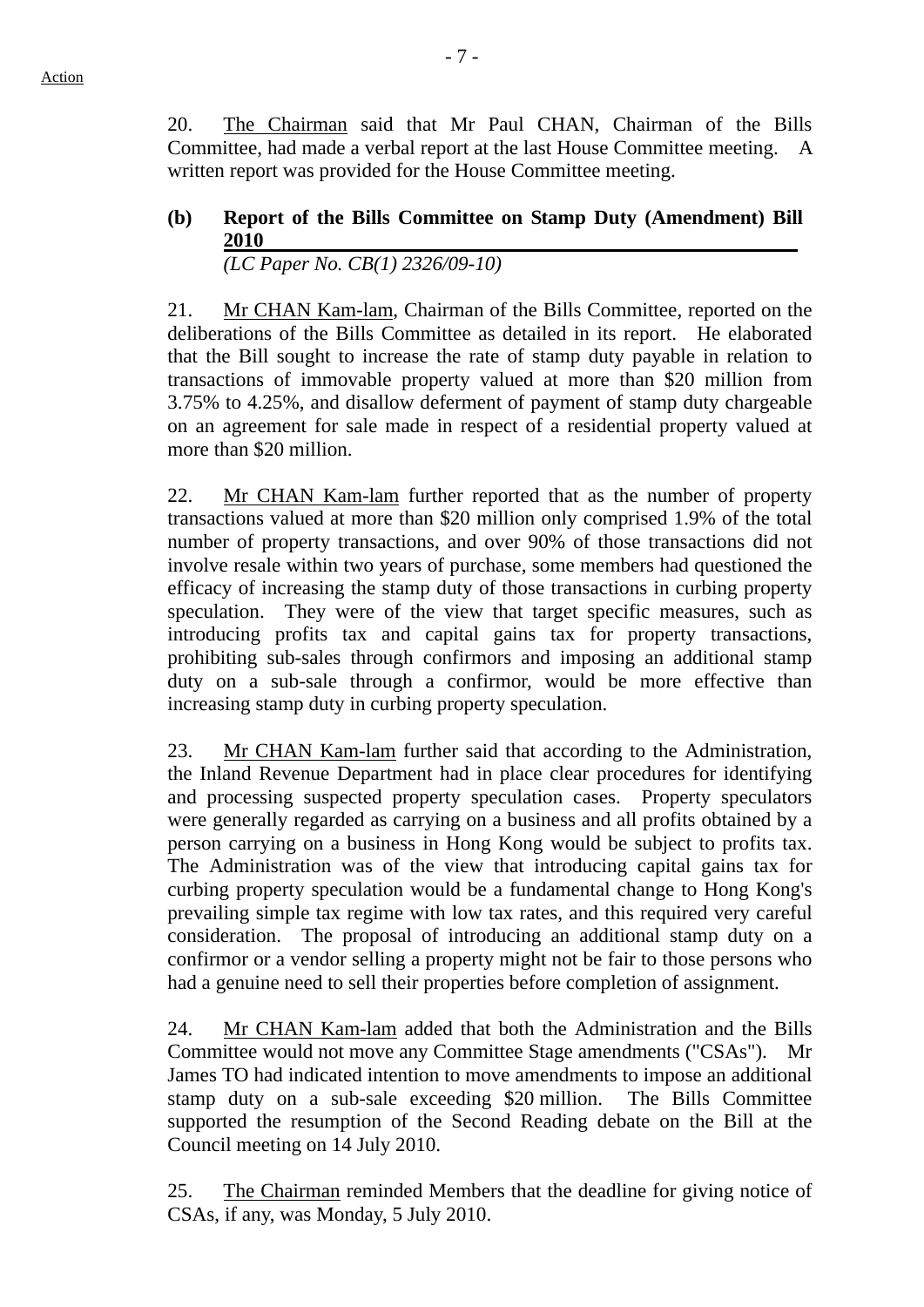# **(c) Interim report of the Subcommittee to Examine the Implementation in Hong Kong of Resolutions of the United Nations Security Council in relation to Sanctions**

*(LC Paper No. CB(1) 2327/09-10)* 

26. The Chairman said that Dr Margaret NG, Chairman of the Subcommittee, had made a verbal report at the last House Committee meeting. A written report was provided for the House Committee meeting.

## **VIII. Position on Bills Committees and subcommittees**

*(LC Paper No. CB(2) 1892/09-10)* 

27. The Chairman said that there were seven Bills Committees, five subcommittees under the House Committee (i.e. two subcommittees on subsidiary legislation and three subcommittees on policy issues) and eight subcommittees under Panels in action.

**IX. Proposal to seek the Legislative Council's authorization to exercise the powers conferred under the Legislative Council (Powers and Privileges) Ordinance to order the Administration to produce the correspondence between the Lands Department and the developer of 39 Conduit Road concerning the enquiry about the delayed transaction of the units of the development** 

*(Letter dated 22 June 2010 from Hon LEE Wing-tat to the Chairman of the House Committee (LC Paper No. CB(2) 1898/09-10(01))* 

28. At the invitation of the Chairman, Mr LEE Wing-tat said that issues relating to the delayed transactions of some units of the development at 39 Conduit Road had raised wide public concern, and the Administration was investigating the matter. He had written to the Director of Lands four times requesting her to make public the six letters between the Lands Department ("LD") and the developer concerned, Henderson Land Development Company Limited ("Henderson Land"), relating to the transactions. He had also raised dozens of questions in his letters to LD. Regrettably, LD had failed to answer his questions. Concurrently, he had also written to the Secretary for Transport and Housing ("STH") and the Secretary for Development requesting them to release the relevant correspondence with the obliteration of the commercially sensitive information. However, the Bureau Secretaries and the Director of Lands had refused to release the correspondence. He therefore had no choice but to seek the Council's authorization to exercise the powers conferred under the Legislative Council (Powers and Privileges) Ordinance (Cap. 382) to order the Administration to produce the correspondence. He stressed that he was not proposing the appointment of a select committee but the Council's authorization to exercise the powers under Cap. 382 to order the production of the correspondence. Such correspondence would be useful to LegCo and the public in understanding the matter. He suggested that the Panel on Housing be authorized to exercise the powers to enable Panel members to obtain the correspondence.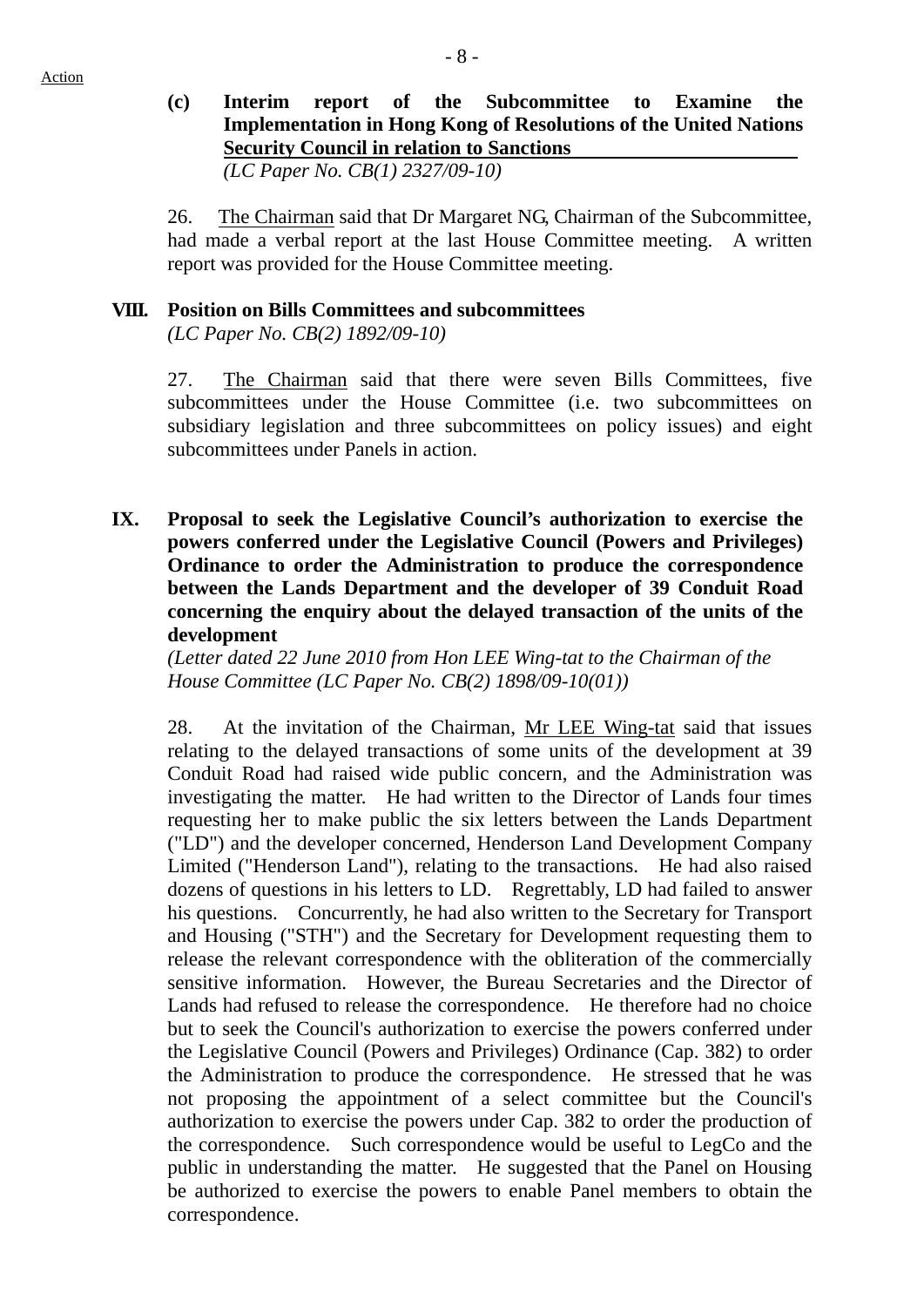29. The Chairman drew to Members' attention a letter dated 24 June 2010 from STH to the Clerk to the Panel on Housing relating to the matter which was tabled at the meeting (LC Paper No. CB(1) 2365/09-10).

30. Mr Ronny TONG said that in principle he shared Mr LEE Wing-tat's view that given the serious nature and far-reaching implications of the matter, it was necessary for the public and LegCo to learn more about the matter. However, he doubted whether it would be useful to seek the authorization to exercise the powers to obtain the correspondence from the Administration. In his view, it should be the developer who should be ordered to produce all documents relevant to the matter to help Members gain a deeper understanding.

31. Mr LEE Wing-tat said that the Director of Lands had written to the developer seven times over the past few months seeking answers to dozens of questions concerning the transactions. He believed that the correspondence between LD and the developer would help the public and LegCo understand the matter. While there might be other relevant documents, he considered that as a first step, LegCo should obtain the correspondence between the Administration and the developer.

32. Mr WONG Kwok-hing, Chairman of the Panel on Housing, said that he had received a letter dated 18 June 2010 from Mr LEE Wing-tat requesting him to arrange a Panel meeting to discuss issues relating to the transactions and the need for transparency and fair play in the sale of private residential properties, and to invite the Administration to attend the meeting and provide the Panel with the relevant correspondence between LD and the developer. After receiving Mr LEE's letter, he had requested the Panel Clerk to forward it to the Transport and Housing Bureau for response. In accordance with the established procedures, he had arranged for Mr LEE's request to be discussed at the next Panel meeting to be held on 5 July 2010 for inclusion of the matter in the list of outstanding items for discussion. Mr WONG further said that STH had given a reply to the Panel Clerk on 24 June 2010. According to the reply, relevant Government agencies, including the Police, were investigating matters relating to the transactions. As the investigations were on-going, the Administration was not in a position to comment on the case or release correspondence between LD and the developer at this time. Mr WONG reiterated that Mr LEE's request, together with the Administration's reply, would be considered at the Panel meeting on 5 July and members would be consulted on the handling of the matter.

33. Mr WONG Kwok-kin shared Mr WONG Kwok-hing's views. He considered it necessary for LegCo to follow up the matter, having regard to the wide public concern. Apart from significant sums of money being involved, the transactions were also unusual as 20 out of the 24 transactions had been cancelled and the purchasers concerned were not asked to pay for the price differential. In his view, it would be more appropriate to have the matter followed up by the Panel on Housing first. The Administration should be requested to brief the Panel on the actions it had been taking and the time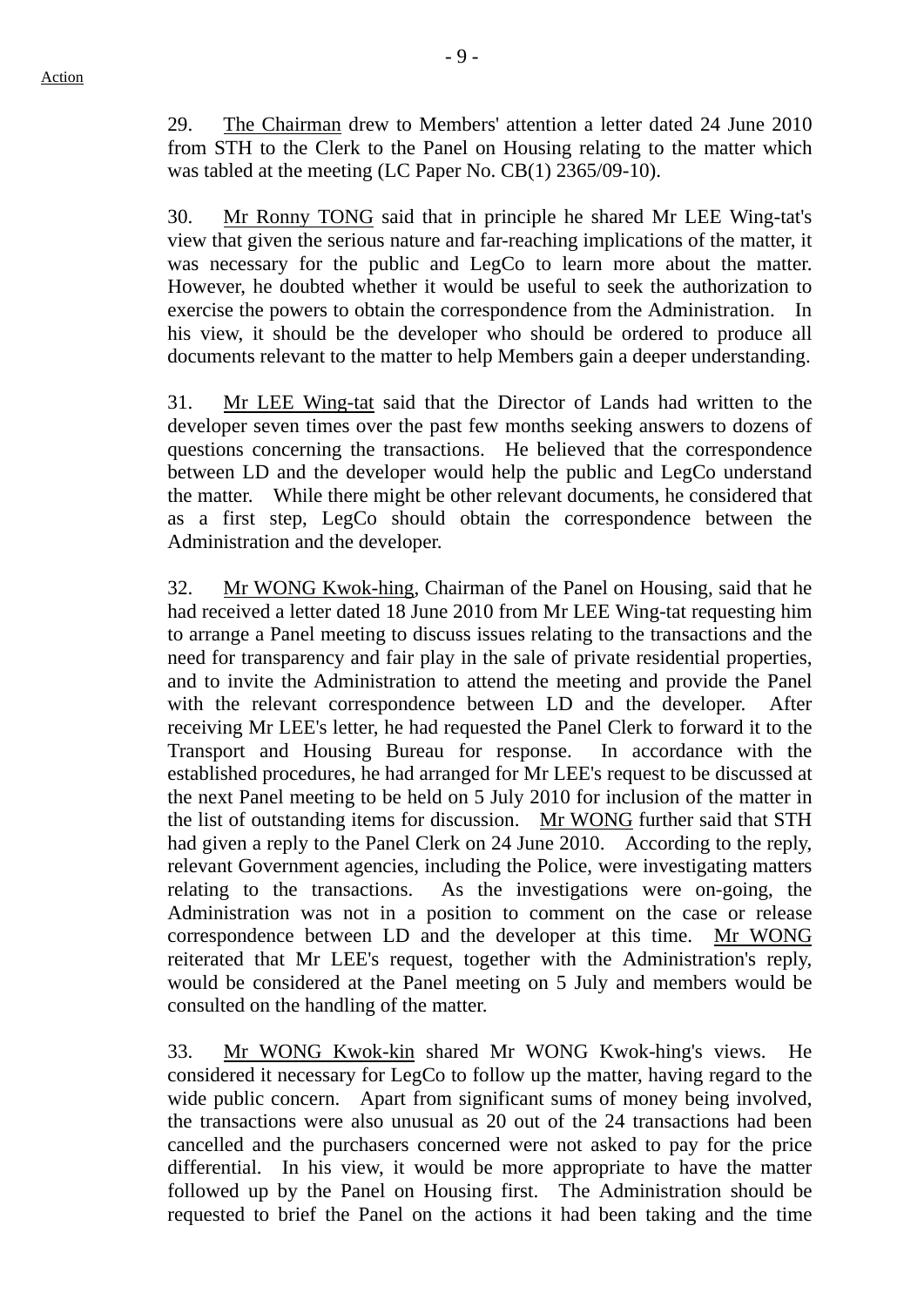needed to report the outcome of its actions to the Panel. The Panel could then consider the need to refer the matter to the House Committee for further follow-up action.

34. The Chairman said that she would invite Members' views on the handling of Mr LEE Wing-tat's proposal after Members had expressed their views on the matter.

35. Mr CHAN Kam-lam said that he agreed that there was grave public concern about the matter. Concern had been raised on whether the rising property prices had anything to do with the information on the uncompleted transactions released by the developer. However, he did not consider it appropriate to request the Administration or the developer to provide the relevant documents at this stage as relevant Government agencies, including the Police, were investigating the matter. In his view, LegCo should await the completion of the investigation by the Administration. After the Administration had reported on the results of its investigation to LegCo, Members could request further information if considered necessary.

36. Mr CHAN Kam-lam further said that Mr James TO had also written to him, as Chairman of the Panel on Financial Affairs ("FA Panel"), requesting to discuss issues relating to the matter. The FA Panel would consider the request at its meeting on 5 July 2010. While appreciating Members' concern about the matter, he stressed the need for LegCo to act prudently. He was concerned that even if the Administration agreed to provide the correspondence to LegCo, such information might not be useful if a lot of information which were commercially sensitive were obliterated as suggested by Mr LEE Wing-tat. He reiterated that it was not the opportune time to seek the documents from the Administration.

37. Mr James TO said that he saw no reason why the Administration could refuse to provide the correspondence between LD and the developer with the obliteration of commercially sensitive information such as the names of the purchasers and the prices of the flats. In his view, evidence of fraud or faked transactions would not be found in the correspondence as LD had neither the evidence-taking nor investigative powers and LD was only requesting information from the developer on the relevant agreements on the sale of the uncompleted flats. He believed that Mr LEE Wing-tat was trying to obtain the correspondence for the purpose of ascertaining whether LD had been following up actively on the matter within its remit and whether it had sought the appropriate information from the developer, and Mr LEE was not seeking to monitor the investigation of the Police. Under such circumstances, Mr TO considered it grossly unacceptable for the Administration to have refused to provide such correspondence.

38. Mr James TO further said that as the Administration had already stated in its reply that it was not in a position to release the correspondence at this time because relevant Government agencies, including the Police, were investigating the matter, he considered it highly unlikely that the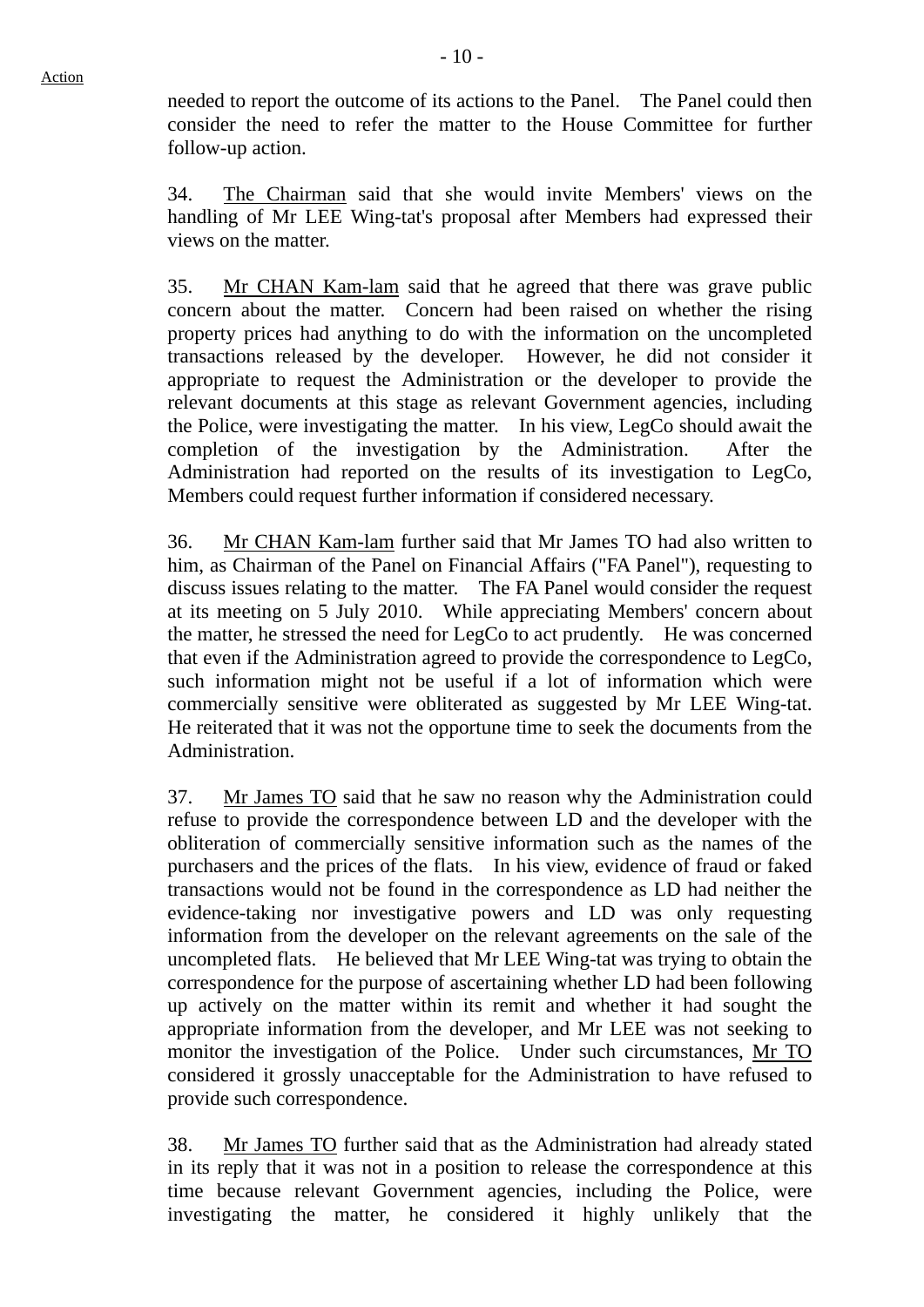Administration would provide the correspondence to the Panel on Housing. In his view, the Panel on Housing had the responsibility to monitor whether LD had fulfilled its responsibility to seek the relevant information from the developer. Members would be failing to discharge their duties if such correspondence could not be obtained. He pointed out that while Mr LEE Wing-tat himself could move a motion to seek the Council's authorization to exercise the powers under Cap. 382 without the House Committee's support, the mere support of the House Committee for the moving of the motion and not the motion itself would drive the Administration to consider seriously providing such correspondence to the Panel on Housing for its meeting on 5 July. He reiterated that the information sought was fundamental. He appealed to Members to support Mr LEE Wing-tat's proposal.

39. Mr Tommy CHEUNG opined that even if Members were able to obtain the correspondence requested by Mr LEE Wing-tat, he could not see what LegCo could do about the matter at this stage. While acknowledging the public concerns about the transactions, he did not consider it a matter of urgency to decide on the invocation of the powers under Cap. 382 at the House Committee meeting, given that the Police had already initiated investigation into the matter and the Panel on Housing had scheduled to discuss it at its meeting on 5 July. He agreed that the matter should first be followed up by the Panel on Housing. He stressed that the Police's investigation should not be interfered with. He hoped that the Police could complete its investigation soon and report on its findings to LegCo. Should Members be dissatisfied with the results of the Police's investigation, they could take follow-up actions then. He reiterated that there was no urgency in making a decision on the invocation of the powers under Cap. 382 at the House Committee meeting.

40. Ir Dr Raymond HO said that it was understandable that the public wished to learn more about the relevant transactions. However, he stressed the importance for Members to act prudently in investigating matters relating to private corporations. He pointed out that the inquiries currently undertaken by two of the investigative committees of LegCo involved private corporations. As Chairman of one of these committees, he had exercised great care in handling the relevant issues. In his view, the matter was not as serious as the outbreak of SARS and did not warrant the conduct of parallel investigations by the Administration and LegCo. He reiterated the need to exercise prudence and take a step-by-step approach in investigating matters involving private corporations. Given that the Panel on Housing would discuss the matter at its meeting on 5 July, he agreed that it should be followed up by the Panel first. He considered it neither necessary nor urgent for LegCo to invoke the powers under Cap. 382 at this stage.

41. Mr Abraham SHEK declared interest that he represented the real estate and construction sector and Henderson Land was one of the electors of his functional constituency. While appreciating the public concern about the matter and the public's right to know, he cautioned that private contractual issues and commercial secrets were involved. He stressed that the powers under Cap. 382 should not be exercised lightly and such powers should only be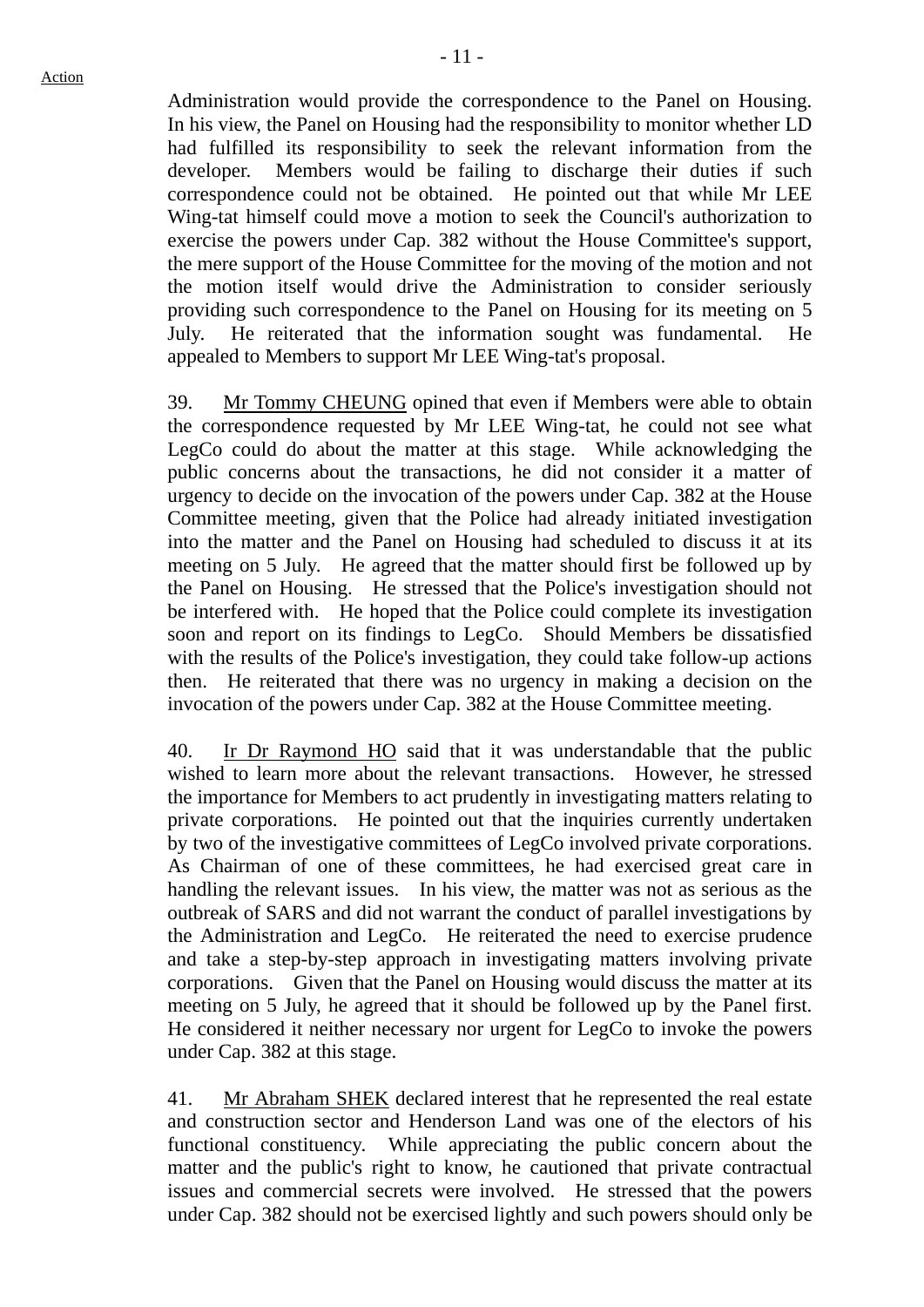invoked where significant public interest was involved. As the relevant Government agencies, including the Police and LD, were investigating the matter, the Administration would be held accountable to the public for its investigation. He queried the need for LegCo to request the documents from the Administration at this stage and whether individual Members had the expertise to look into the matter. He agreed to the view that LegCo should await the completion of the investigation by the Administration before considering the need to invoke the powers under Cap. 382.

42. Mr Jeffrey LAM said that he also noted the wide public concern on the matter. However, given that the matter would be discussed at the meeting of the Panel on Housing on 5 July and the relevant Government agencies, including the Police, were investigating the matter, he agreed that there was no urgency in requesting the provision of the correspondence at this stage. He considered that the normal channel for following up on a matter of public concern should be adhered to, and the matter should first be discussed by the Panel on Housing. Where further actions were deemed necessary by the Panel, the matter could be considered by the House Committee, including the invocation of the powers under Cap. 382. He did not consider it necessary for LegCo to invoke the powers under Cap. 382 at this stage.

43. Mr WONG Kwok-hing clarified that the matter was not scheduled for discussion at the meeting of the Panel on Housing on 5 July. As he had mentioned earlier, he would consult members at the meeting on the inclusion of the matter in the list of outstanding items for discussion. He stressed that he had handled Mr LEE Wing-tat's request in accordance with the relevant procedures.

44. Mr LEE Cheuk-yan did not subscribe to the view that individual Members did not have the expertise to look into the matter. He said that Members returned by the relevant functional constituencies should contribute their expertise during Members' discussions on the matter. Given the grave public concern about and the significant implications of the matter, he considered that LegCo had the right to obtain more information about the matter and Members should work together to look into it. He expressed support for Mr LEE Wing-tat's proposal.

45. While appreciating the wide public concern about the matter, Mr Paul TSE said that it was by nature a private matter involving private transactions in the private market. He said that owing to media coverage, many private matters had become matters of public concern. He queried whether LegCo should look into a private matter whenever the public had expressed concern about it. In his view, LegCo should only invoke the powers under Cap. 382 to investigate alleged dereliction of duty on the part of the Administration. Unless there was prima facie evidence showing that LD had failed to discharge its duties, LegCo should not bypass LD and investigate into the matter. Neither did he consider it appropriate for LegCo to conduct an investigation into a matter when relevant investigative agencies, such as the Police, were looking into it. He stressed that LegCo was already busy with a number of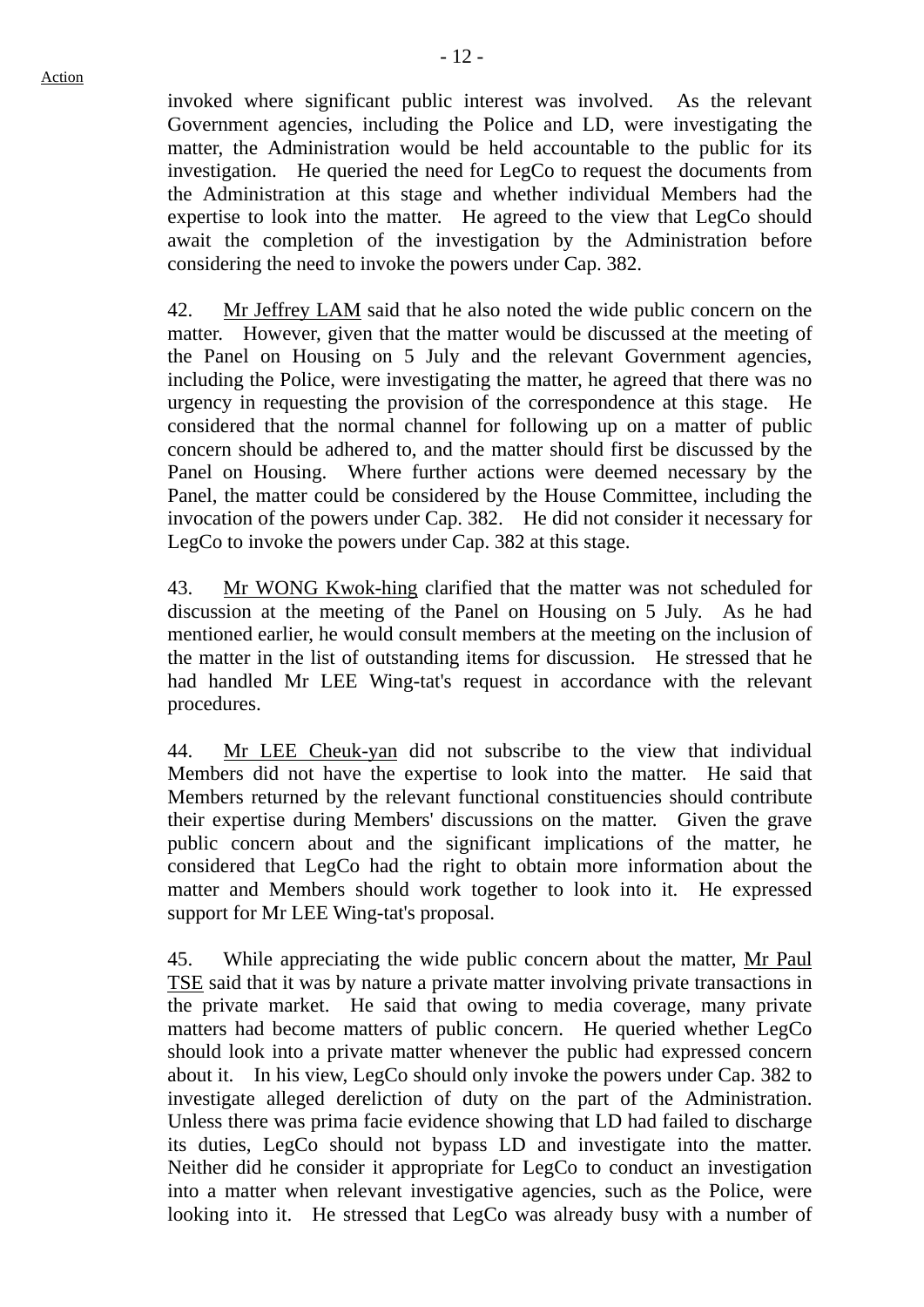concurrent inquiries. He did not see any urgency in invoking the powers under Cap. 382 to order the production of the correspondence. He added that Members should focus on discussing the merits of the proposal and should not make cynical remarks about other Members.

46. Ms Audrey EU said that according to the Basic Law, LegCo did not only have the power to raise questions on the work of the Government, it could also debate any issue concerning public interests, among others. The Basic Law also provided that LegCo could summon, as required when exercising its powers and functions, persons to testify or give evidence. Hence, it was clearly not the case that LegCo could only exercise its powers under Cap. 382 to inquire into alleged dereliction of duty on the part of the Administration. For instance, in investigating issues relating to the Lehman Brothers-related minibonds, the relevant Subcommittee had summoned persons from the relevant banking institutions. It was indisputable that the matter, which was of wide public concern, fell within the remit of LegCo, in particular that of the Panel on Housing. It was not the case that LegCo would not conduct inquiries in parallel with the investigations conducted by the Administration. She stressed the importance for Members to discuss and follow up on matters of public concern as soon as possible. In her view, if LegCo had to await the completion of the Administration's investigation before inquiring into a matter, LegCo could hardly discharge its duties effectively. Referring to STH's letter, she considered it disrespectful of LegCo for the Administration to have refused to provide the correspondences to LegCo on the ground that it was investigating into the matter. The Administration should explain why the correspondence could not be released when it was investigating into the matter. She further said that she was not a member of the Panel on Housing. She agreed to the view that if time permitted, the matter should be discussed by the Panel first before putting forward to the House Committee for consideration.

47. Mr Paul CHAN shared the view that LegCo should follow up on the matter given that significant public interests were involved. While he agreed that one of the important functions of LegCo was to monitor the work of the Government, LegCo should not take up the work of the Government. He considered that LegCo should intervene only if the Administration had failed or refused to discharge its duties properly. For the matter in question, LegCo should allow reasonable time for the relevant Government agencies to handle it and report to LegCo. Should Members consider that the Government agencies had failed to handle the matter satisfactorily or had been dragging its feet, consideration could then be given to invoking the powers under Cap. 382. At the present stage, he considered it more appropriate for the Panel on Housing to follow up the matter and did not support the proposal for LegCo to exercise its powers under Cap. 382 to obtain the correspondence. However, he did not rule out the possibility of supporting such a proposal in future.

48. Mrs Sophie LEUNG expressed support for Mr LEE Wing-tat for raising the matter for discussion. She considered that whilst the possibility of LegCo exercising the powers under Cap. 382 in relation to the matter in future could not be ruled out, the established procedure should be followed and the matter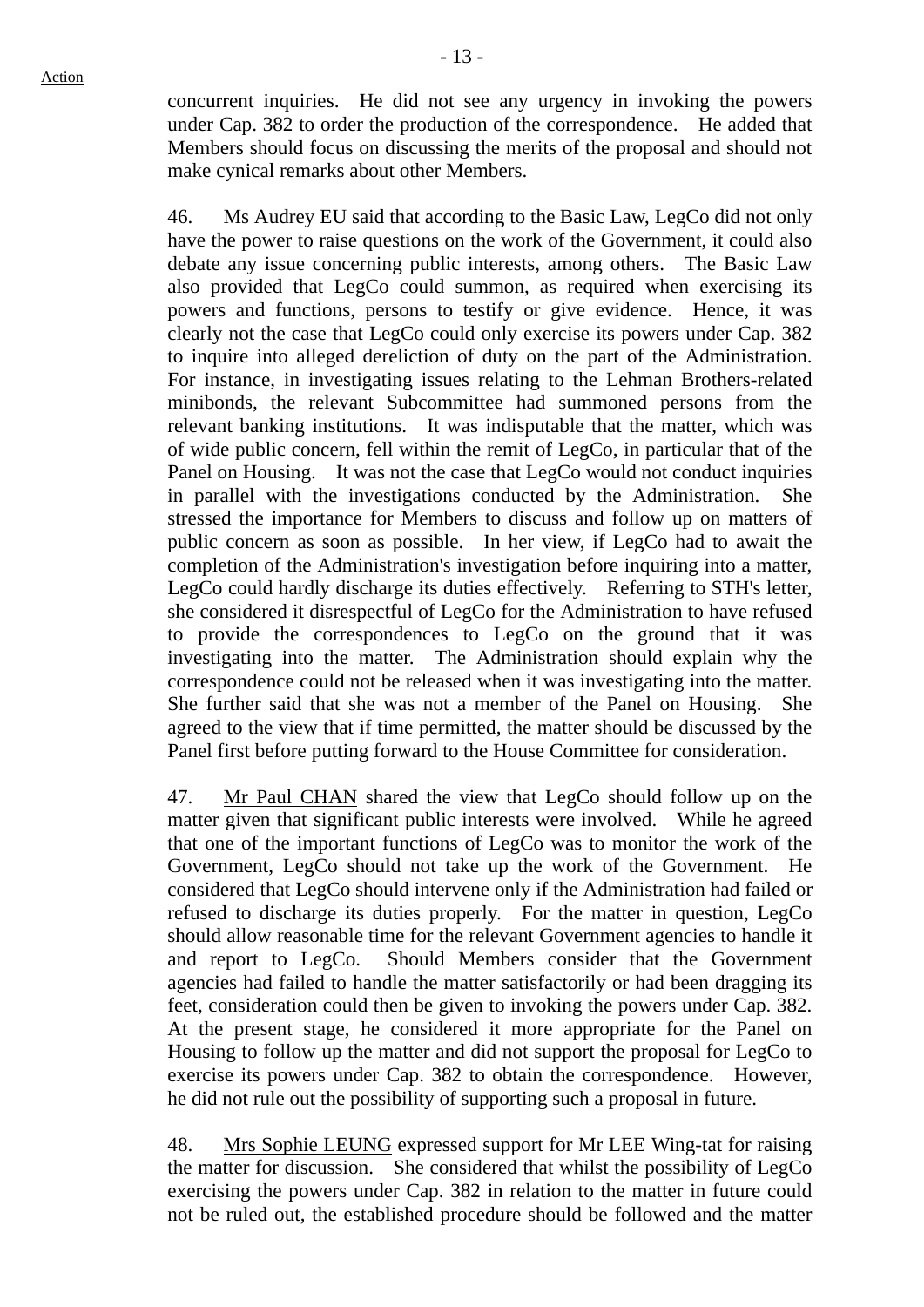should be discussed by the Panel on Housing first. After the Panel's discussion at its meeting on 5 July, the House Committee could follow up the matter if considered necessary. She recognized that the current session was drawing to a close but stressed the need to follow the established procedure in handling the matter.

49. Mr CHAN Kin-po agreed that the matter should be discussed by the Panel on Housing first given that the Administration was already investigating into it. He suggested that the various options put forth by Members for handling Mr LEE Wing-tat's proposal be put to vote.

50. The Deputy Chairman pointed out the many precedents where LegCo had conducted inquiries in parallel with the investigations conducted by the Administration into issues of public concern. Incidents relating to the opening of the Chek Lap Kok Airport, short-piling and the Lehman Brothers-related minibonds were cases in point. He said that the inquiries conducted by LegCo were different given their high public credibility and transparency. There had been no such practice for the Administration's investigations to have to be completed before LegCo embarked on its inquiry on an issue of public concern. While he respected the views of some Members on the need to obtain more information concerning the matter at this stage, he hoped that Members would be open-minded and ready to support the Panel on Housing to seek the authorization under Cap. 382 to obtain the relevant correspondence after the Panel had discussed the matter and considered it necessary to do so.

51. Mr WONG Sing-chi clarified that Mr LEE Wing-tat was not proposing the setting up of a select committee to inquire into the matter but the seeking of an authorization to exercise the powers under Cap. 382 to obtain certain documents.

52. Mr Ronny TONG did not agree with Mr Paul TSE's view that the matter involved private contracts only. He said that on the contrary, the matter was of public interest because of suspected market rigging. He considered it not necessary for LegCo to await the completion of criminal investigation by the Administration as LegCo was not concerned with this aspect. Neither did he consider it useful for the Panel on Housing to discuss the matter as the Administration had stated in its reply to the Panel that it was not in a position to comment on the matter or release the relevant correspondence at this time. As such, he agreed on the need to order the production of the relevant documents. He was concerned whether the exercise of the powers by LegCo under Cap. 382 would in any way be affected if a criminal investigation into the matter was underway. He sought legal advice in this regard.

53. Senior Assistant Legal Adviser 2 said that there was no provision in Cap. 382 disallowing the exercise of the powers by LegCo in respect of a matter in which a criminal investigation was underway.

54. Mr Ronny TONG reiterated that he considered it necessary to exercise the powers under Cap. 382 to obtain the relevant documents.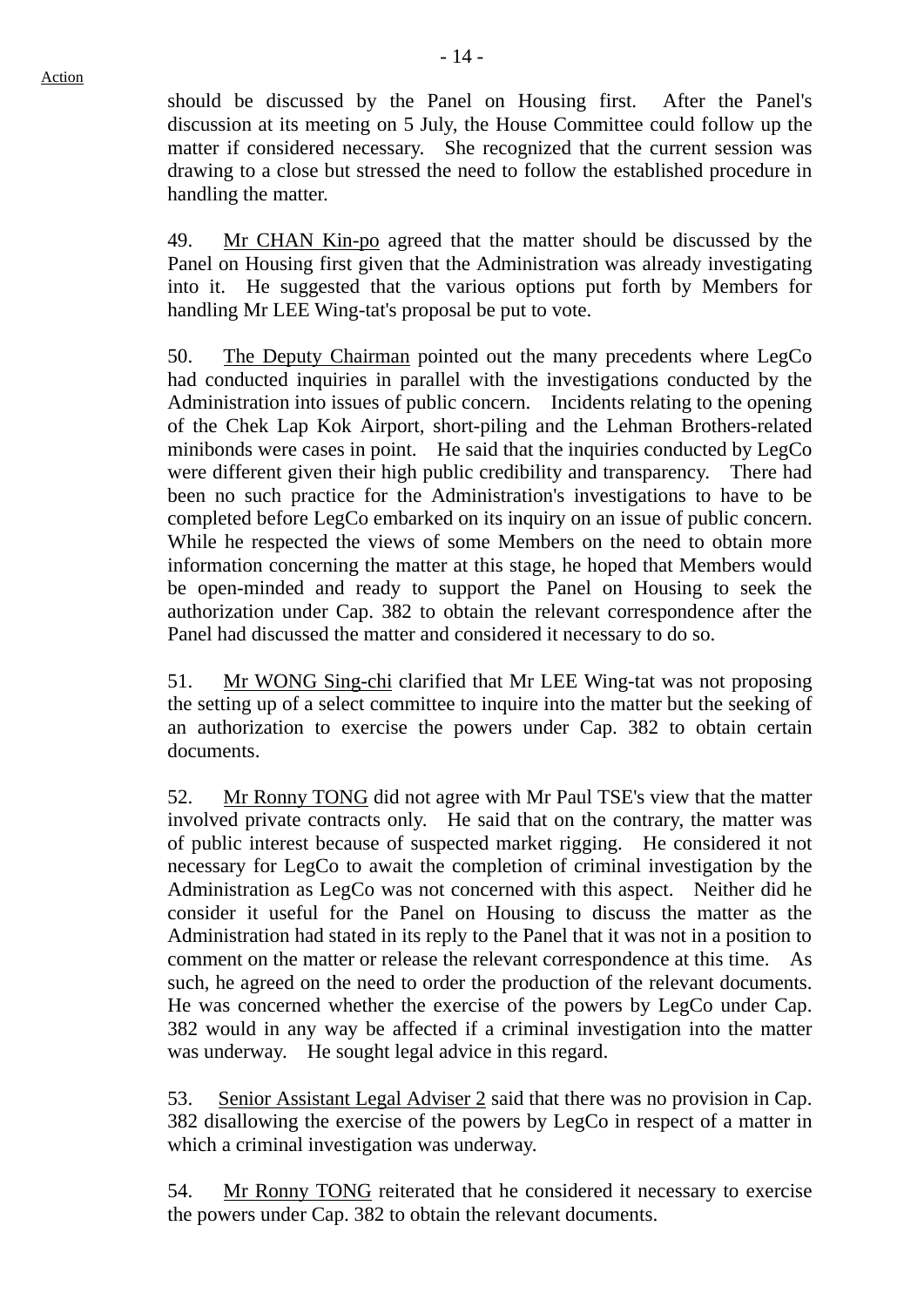55. Mr James TO said that LegCo was only carrying out its duties to monitor whether and how the Lands Department had followed up the matter. It was not unusual for LegCo to request the provision of certain information by the Administration on an issue of public concern so as to better understand the issue, and such requests did not imply that there had been default of duties on the part of the Administration. Mr TO stressed that the expression of wide public concern on the matter pointed to the need for LegCo to obtain the relevant correspondence. How the Police was investigating the matter was not the subject of enquiry by Mr LEE Wing-tat. In his view, both the scope of documents requested and the subject matters enquired by Mr LEE were confined.

56. Mr Abraham SHEK said that he fully understood the wide public concern on the matter. However, Members should not politicize it. He opined that if LegCo considered it necessary to follow up the matter, the proper procedure should be followed. In his view, it was appropriate for the Police and LD to investigate into the matter and for the Panel on Housing to discuss it first. The work of LegCo should not be tailored to suit the wish of individual **Members** 

57. Mr Paul TSE clarified that he did not object to parallel investigations by LegCo and the Administration on an issue of public concern. His concern was whether there was prima facie evidence to show default of duty on the part of any Government departments as to warrant an investigation by LegCo as in the cases of the opening of the Chek Lap Kok Airport, short-piling and the Lehman Brothers-related minibonds. He noted that there was no express provision in Cap. 382 disallowing the exercise of the powers by LegCo in respect of a matter in which a criminal investigation was underway. Nonetheless, he enquired whether LegCo had a convention or an established practice not to override the work of the investigative authorities.

58. The Chairman said that she did not recall any precedent where LegCo had overrode the work of the investigative authorities. If needed, further research might be conducted in this respect.

59. Mr LEE Wing-tat clarified that he was not seeking support for the conduct of an investigation by LegCo into the matter. He only proposed the seeking of LegCo's authorization to exercise the powers to obtain the relevant correspondence. He had been prudent in the handling of the matter. He pointed out that the Panel on Housing had not scheduled to discuss the matter at its meeting on 5 July. The Panel would only consider whether the matter should be put on its list of outstanding items for discussion. He further pointed out that STH had already stated in her reply to the Panel that the Administration would not release the relevant correspondence at this stage.

60. Mr LEE Wing-tat then explained why he considered it necessary to take urgent action to seek LegCo's authorization to exercise the powers under Cap. 382. He said that the last Council meeting for the current session would be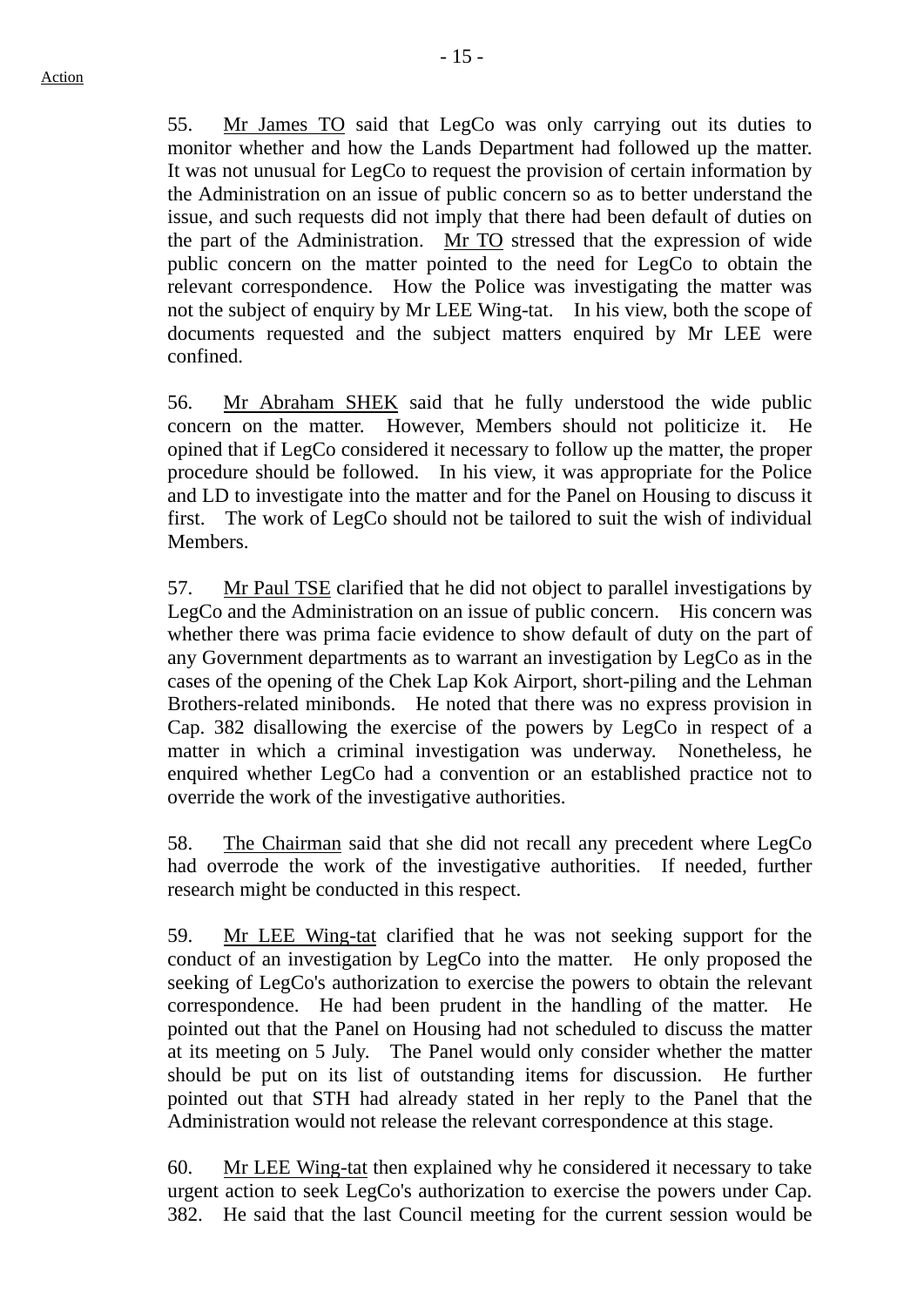held on 14 July, and the deadline for giving notice for moving a motion at that meeting was 28 June. Should the motion for the authorization not be moved at that Council meeting, he would have to wait until the next session commencing in October 2010. He therefore could not wait for the matter to be discussed first by the Panel on Housing if he intended to move the motion on 14 July. He indicated that even if the House Committee did not support his proposal for moving the motion, he would still give notice on 28 June for moving the motion on 14 July.

61. The Chairman said that any Member had the right to move such a motion.

62. Mr WONG Kwok-hing said that as Chairman of the Panel on Housing, he considered it necessary to consult members of the Panel on any individual member's proposal. Should Panel members consider it necessary to discuss the matter under "Any other business" or to convene a special meeting to discuss it, he would act in accordance with the members' view.

63. Mr James TO said that it was for the Panel on Housing to decide the agenda for its meetings. As Mr LEE Wing-tat had put up his proposal to the House Committee for consideration, he suggested that the House Committee might consider writing to LD requesting the release of the relevant correspondence to the Panel on Housing for follow up. Should LD release the correspondence, there would be no need for the moving of the motion.

64. The Chairman said that as Mr James TO's proposal was different from that of Mr LEE Wing-tat, another round of discussion might be required if Mr TO's proposal was to be pursued.

65. Dr Margaret NG said that the chairman of a Panel could decide whether an item should be added to an agenda for a meeting. As Chairman of the Panel on Housing, Mr WONG Kwok-hing could decide to include the matter onto the agenda for the Panel meeting on 5 July if he considered that most Panel members would wish to discuss it. In the meantime, he could ask the Panel Clerk to inform the Administration that the matter would be discussed at the Panel meeting on 5 July and to ask for a response from the Administration. Dr NG considered that such an approach could save time.

66. Mr WONG Kwok-hing said that he would consider Dr Margaret NG's view and discuss with the Panel Clerk the arrangements for the Panel meeting on 5 July. If necessary, the Panel meeting could be extended.

67. Concluding the discussions, the Chairman said that the proposal of Mr LEE Wing-tat was to seek the support of the House Committee for LegCo's authorization to exercise the powers under Cap. 382 to obtain the relevant correspondence concerning the delayed transaction of the units of the development at 39 Conduit Road. According to the established practice, should the House Committee support such a proposal, a subcommittee would normally be set up to study the scope of documents to be ordered for